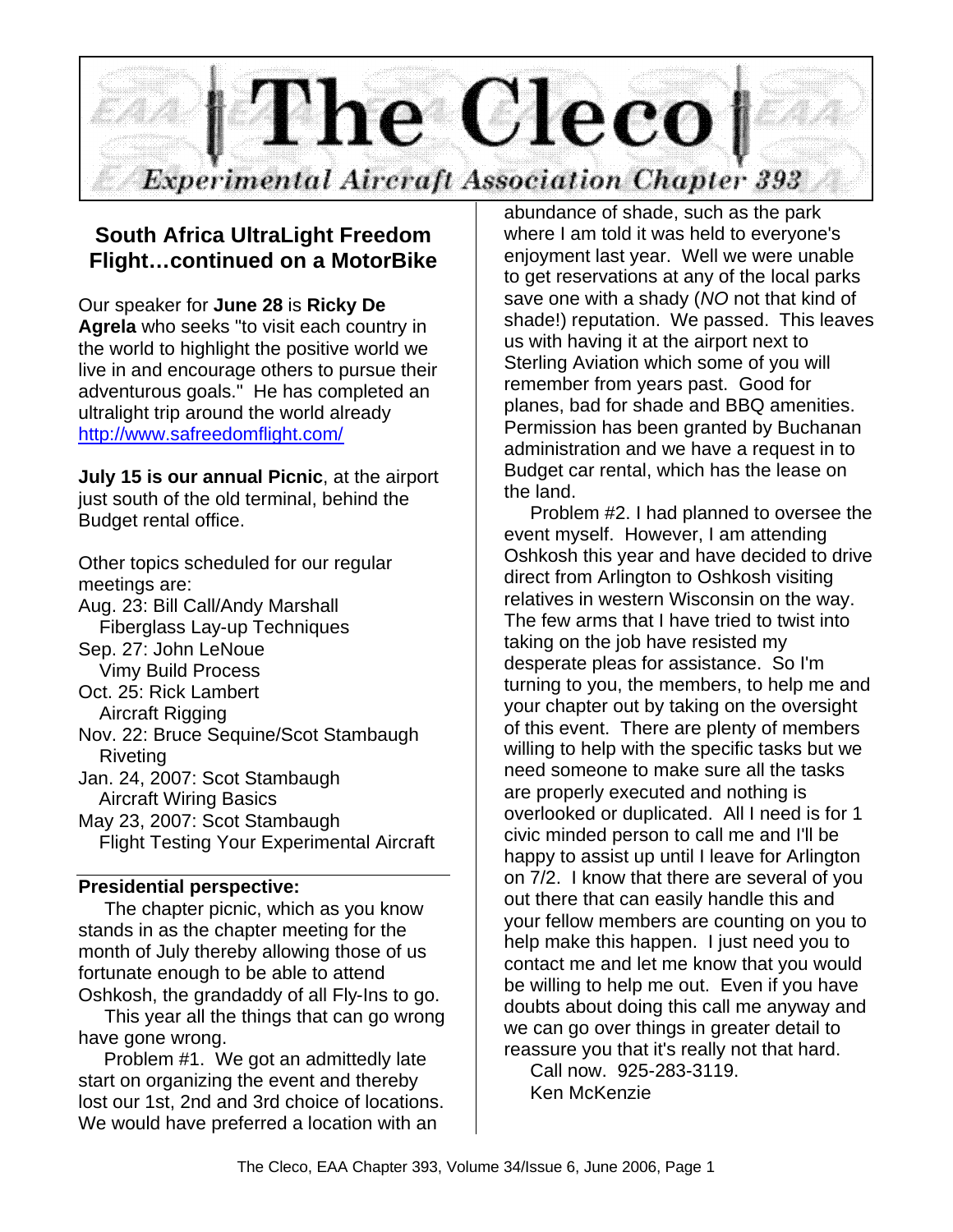### **EAA 393 General Meeting** May 24, 2006

President Ken McKenzie welcomed members and guests.

Ken announced an open house at the Sonora County Airport on June 17-18.

Columbia Airport also generally has an event to celebrate Father's Day (June  $18<sup>th</sup>$ ).

Ken noted that the ORBIS Flying Eye Hospital (a DC-10) would be open at Southern California Logistics Airport on May 30-31 for the interest of any members visiting that area.

Watsonville is also having a fly in this weekend, May 26-28. They are giving a \$1 fuel discount to aircraft flying in.

He noted that Marina, near Monterey often has good gas prices.

The board meeting was reviewed; the board would like to resume ads in the Cleco, up to one or two pages.

Members were polled about the location of our annual picnic -- the Pleasant Hill park was favored over the Budget location. [Turns out the PH parks were already reserved, so Budget is the choice. - Ed.]

Pat Peters reminded members that Young Eagle flights were scheduled for this Saturday at 9 AM. There is a fuel donation for YE pilots, courtesy of Pacific States Aviation.

Pat also announced that there would be Young Eagle flights at the Golden West Airshow and Fly In -- come on up!

Pat also announced that **Tracy got married!** Congratulations, Pat, Evangeline, Tracy and Bridget.

Pat also announced that there are a bunch of kids at the Nut Tree (Vacaville) that want to fly and that there will be Young Eagles flights on July 7<sup>th</sup>. Mark your calendars and sign up with Pat.

Scot Stambaugh announced that our originally scheduled speaker, Dr. Toth, had a death in the family and his talk was being rescheduled.

**Our speaker was Bruce Seguine** who opened up his shop/hangar to demonstrate welding techniques for aluminum, and allowed members to get some hands on experience.

Bruce noted that another member, Doug Knight, was an Instructor in Welding - another resource for our members.

Bruce then reviewed basic safety information. It is critically important to protect your eyes from the welding flame or arc. Nylon and Dacron both burn freely, so wear cotton or leather. You can get sunburned from welding, and TIG is worse than gas welding. Watch the pressures - acetylene becomes unstable at 15 psi, and you only need 1 or 2 psi for welding.

For welding aluminum in particular, Bruce noted 3 points:

- use welding glasses that stop the sodium emission lines or you won't be able to see what you are doing.
- watch the acetylene pressure -- 1 or 2 psi and no more. You can get a lot of heat from that pressure.
- Use the right flux. There are all kinds of fluxes and 99% are aluminum brazing fluxes -- for a rod that will melt at substantially less temperature than the parent metal. For a real weld, you need to melt the parent metal. You need the flux to keep the aluminum clean. Aluminum oxide melts at about 3000 degrees F, while the parent metal melts at about 1200 degrees F.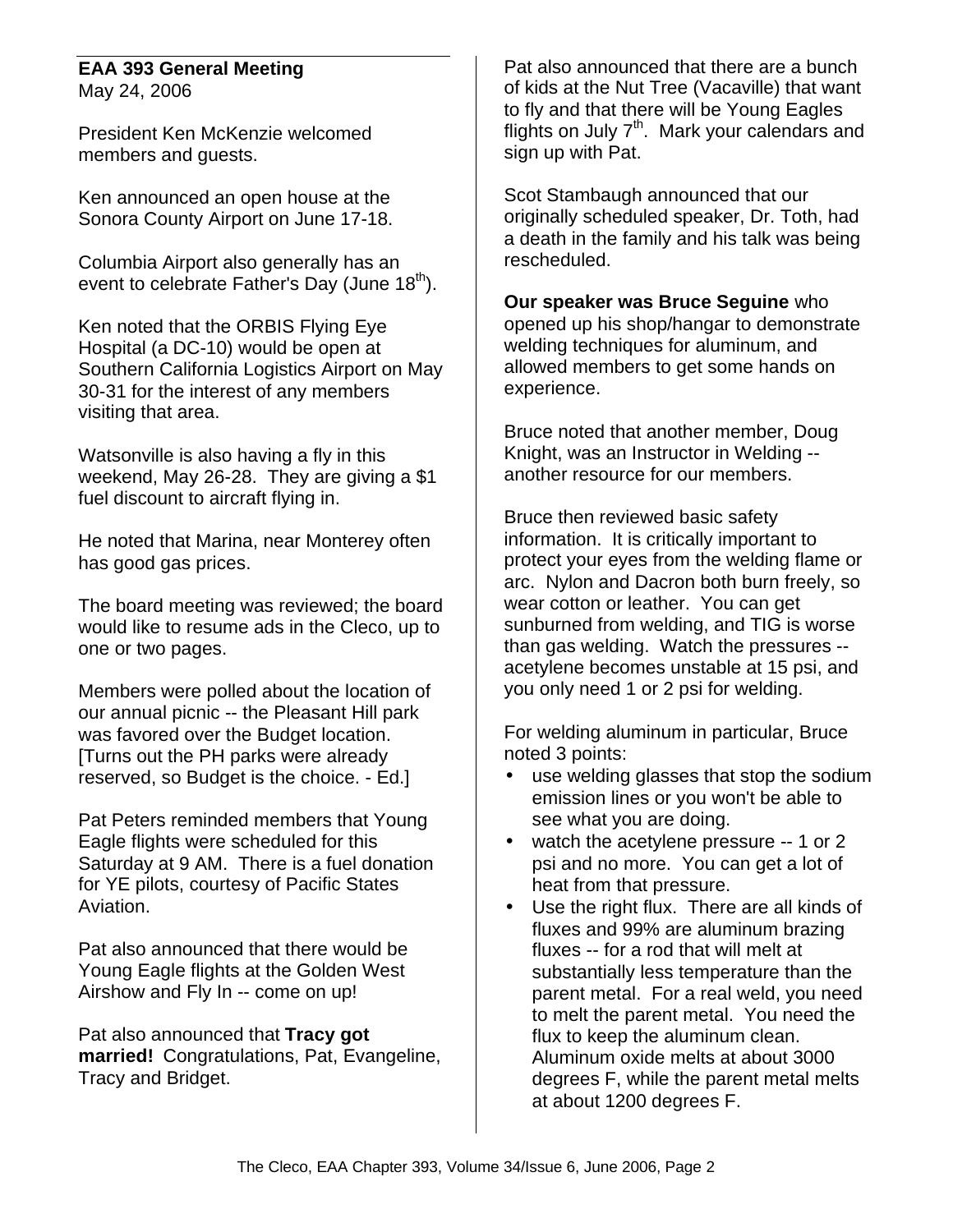For aluminum, the impurities rise to the top, so cleanliness is not so critical. (For gas welding -- TIG welding requires cleanliness.)

Dididium glasses do a good job of stopping the sodium emissions line from welding aluminum, but be sure to get glasses that also have adequate darkness. Visit a shop that has glasses for glass blowers for glasses. Bruce gets special glasses for \$100 or so -- cheap protection for your eyesight.

The ease of welding aluminum also depends on the alloy being welded. The 2024 series has lots of copper, so it is difficult to weld. The 50 series and the 11 series (pure) are good to weld. The 60 series is a little hard to weld.



Doug Knight is the expert on stainless welding and lots of other stuff. He noted that the electrical power typically provided in our hangars (20 amps at 120 V) is not adequate to weld aluminum. Bruce's welder is a "Lincoln."



After this introduction, the evening was given over to demonstrations and hands-on practice.



**Young Eagles Flights** May 27, 2006 Pacific States Aviation

We had a lower than usual turnout of children who wanted flights, and, as it turned out, that may have been a good thing, as the air was quite bumpy and there were a few sick kids,

As usual, we had the excellent support of the ground crew, and the use of the facilities at PSA. PSA is again sponsoring the Young Eagle flights with a donation of fuel for the Young Eagle flights -- **Thank You PSA!**

There was a good turnout of airplanes.



Scot Achelis loads up his RV-6A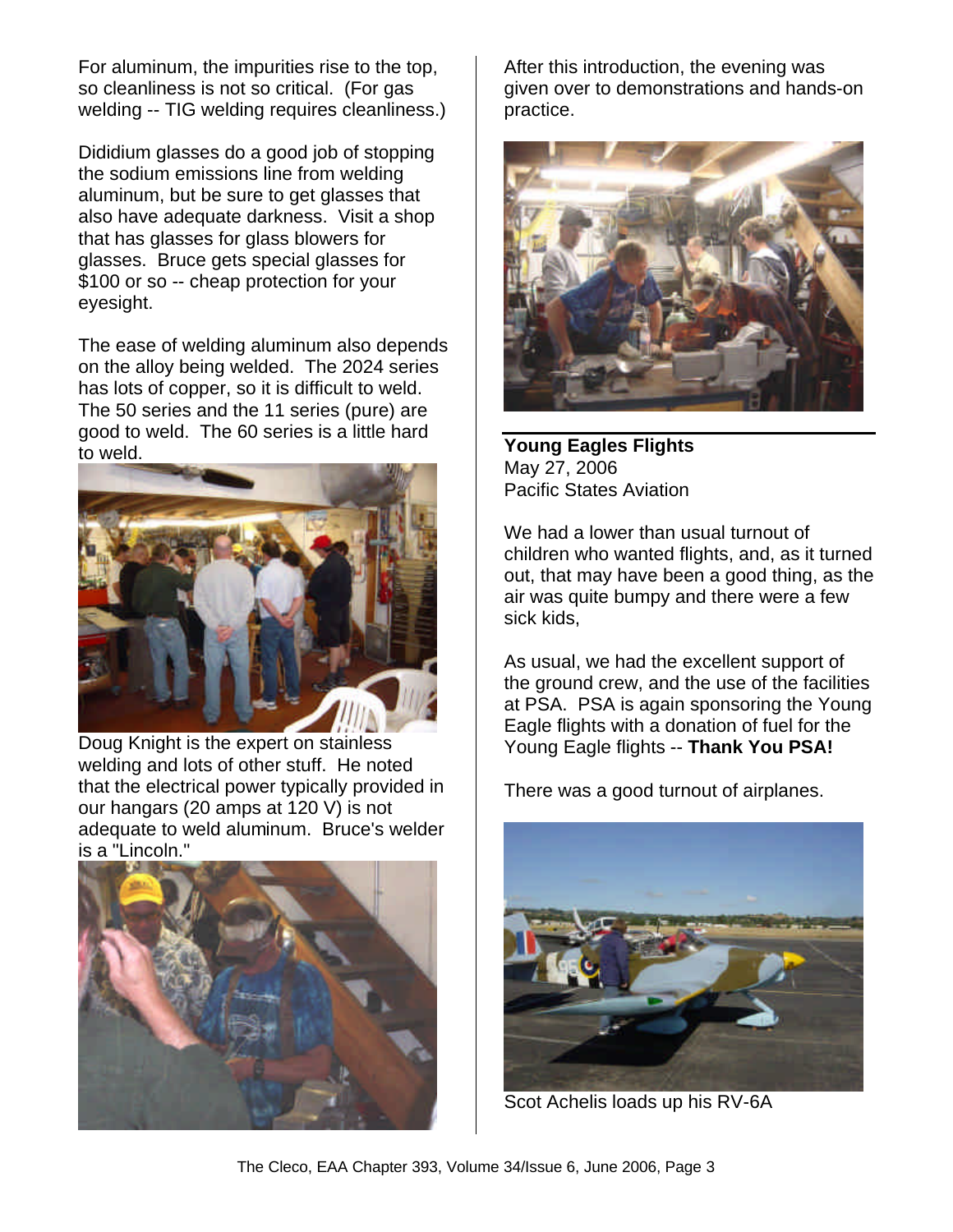

Scot Stambough fills his Cessna 310 twin



Bob Belshe briefs a YE next to his Lancair 235/320.



Duane Allen with passengers for his Cessna 182 RG.



Harvard Holmes helps a YE board his Mooney M20E.

**EAA 393 Fly out to Petaluma** May 27, 2006

The fly out took place after the Young Eagles flights. Not all of the pilots were able to join us.



The Mooney, Cessna 182, and Lancair on the ramp.



Left: Tom Howard, Pat Peters, Nat Kingsley.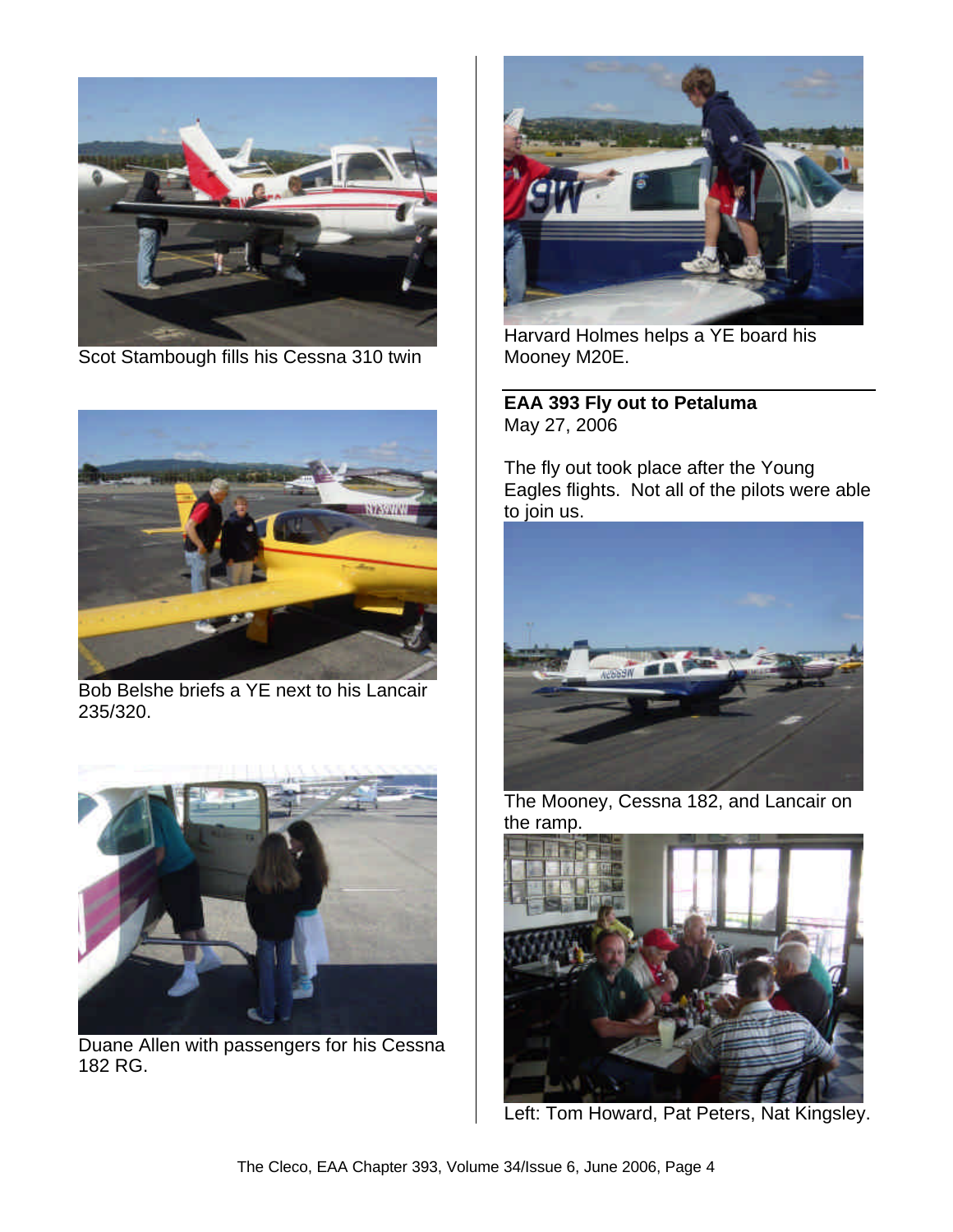

Duane Allen, Bob Belshe, & Pete Mitchell.

### **EAA 393 Board Meeting**

June 1, 2006 Attending: Ken McKenzie, Guy Jones, Louis Goodell, Harvard Holmes

Plans for attending Golden West were discussed, as well as some lessons learned from past incarnations of Golden West.

It was noted that some board members tended to forget these meetings. [**Action item: KM will send email reminders.**]

Louis Goodell needs a list of people to omit from the paper mailing of the Cleco. [**HH volunteered for this action item**.]

Harvard Holmes requested a copy of the roster from Louis Goodell. [**Action item for Louis.** ]

The Summer Picnic was the main topic of discussion. The feeling was that a local park was a better venue than the grassy strip between Budget and the airport fence. Guy Jones enlisted Duane Allen's wife Audrey to check on availability ASAP. (Duane was solicited because he's a resident of Pleasant Hill and residents get better rates on the park areas than nonresidents.) [No space was available, so the current plan is to use the space behind Budget.]

We need to get the insurance forms sent to EAA National for this "event."

Ken McKenzie will not be here for the Picnic. He promised to select a Picnic Chairman ASAP. [**Action item for KM.**]

Guy Jones has a candidate for speaking at our regular meeting, an electrician who does panel wiring. Guy will pass the information on to Scot.

**Treasurer's Report** as of May 5, 2006 Savings: \$ 2622.89 Checking: \$ 1588.92

## **The Radar Screen**

AirVenture (Oshkosh), July 24-30 http://www.airventure.org/

Reno Air Races, September 13-17 http://www.airrace.org/

Buchanan Field (CCR) Master Plan Update, Thursday, September 28, 2006 at 7 p.m., Crown Plaza Hotel http://www.buchananfieldbyronairports.org/ccrMPupdates/ccrMasterPl anUpdates.htm

#### **Others????**

**Report on Golden West Fly-In** Marysville, CA June 9-11, 2006

by Ken McKenzie

 Sometime things just don't turn out quite like you expect.

 I had great expectations for the Golden West Fly-In this year as I set off Friday afternoon, a day late due to an unexpected deadline on my Solar project and the matter of an expiring \$17k rebate extension. After successfully negotiating my electrical inspection I was off for 3 days of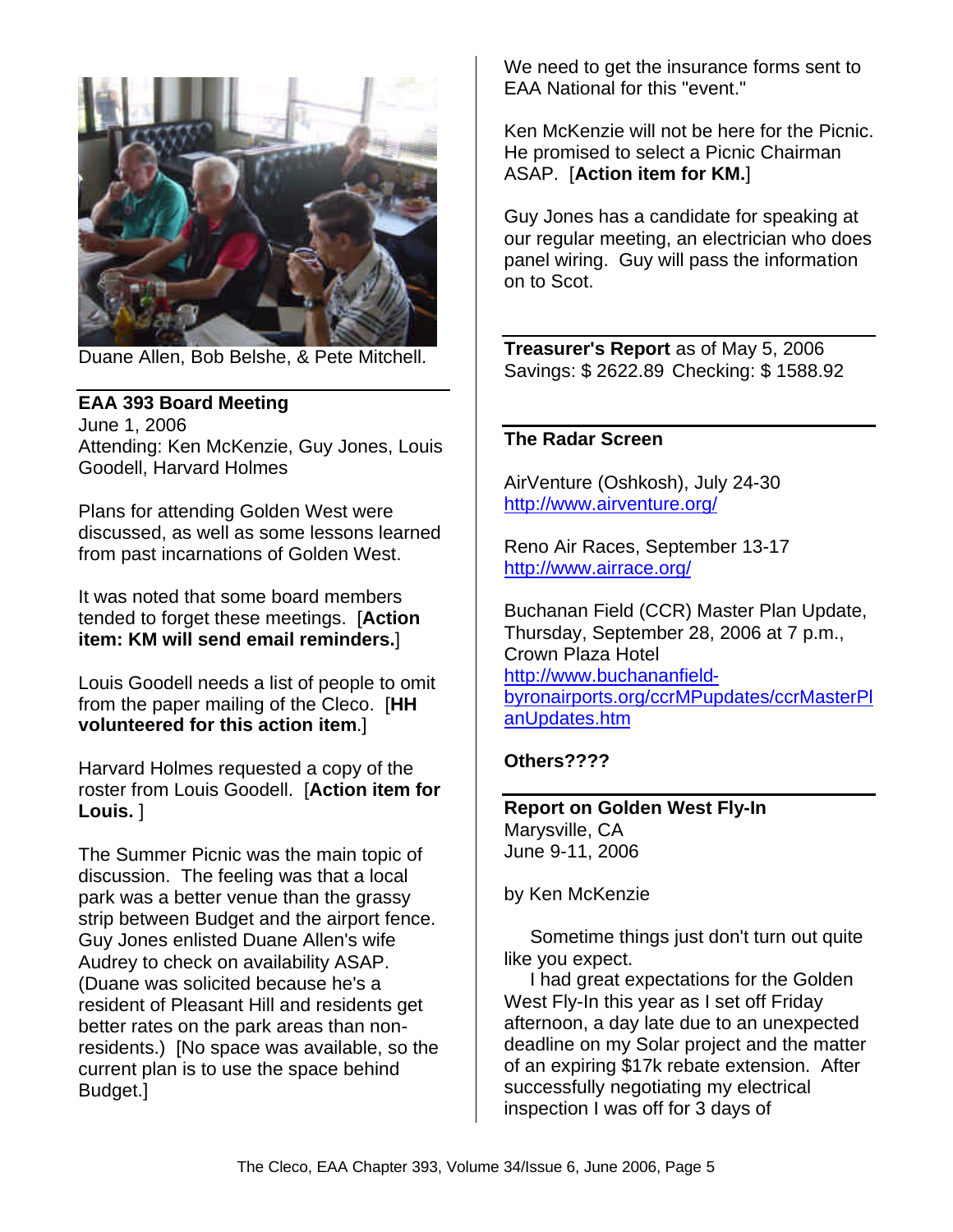experimental aviation activities, Fly-In food, meetings and camping.

 Thanks to Friday night commute traffic I arrived at the Marysville airport just in time for the Friday night dinner event. No speaker (it was rumored to have been Van of Van's aircraft planned) and no explanations. The food was good and there was much catching up to be done with old friends I hadn't seen for a year. I used to be intimately involved with the Fly-In and still knew many of the volunteers from the early days of the '98 & '99 events.

 Then at 7:30 I was scheduled to attend a function put on by EAA headquarters chapter office. This was supposed to be a get together of local chapter presidents to brainstorm about problems and solutions that affect the chapters. There were a dozen or so people from the far reaches of northern CA. Including the leader of the Nut Tree chapter, who was also a former member of 393. (We didn't recognize each other but spent some time reminiscing about the good old days when Lyle Powell held forth at the 393 meetings and always had amazing things to share. These were the days of the composite vs. aluminum battles. Vans against the Lancairs and Glasairs.) The complaints were familiar, developers trying to close airports, management trying to force aircraft building off the airport, fund raising and membership growth. Some interesting ideas but in general no proven solutions to what seem to be universal problems. The headquarters' staff were new and enthusiastic. (The former representatives from years past were much more interested in feeding us the party line and much less interested in listening to our problems. This led to a much less useful meeting even though with big names in attendance the crowd was many times larger). I hope that this new breath of fresh air at headquarters prospers over the next few years.

 Saturday morning dawns clear and bright and with just enough breeze to keep the temperature comfortable. I awoke to the sound of airplanes taking off and landing,

best alarm clock ever. I eat and by 9 AM am at my post working security at the main admissions gate. Security was short on volunteers this year due to the local CAP promising to provide help and then backing out with less than 1 weeks notice. Despite my best efforts I only managed to round up 2 volunteers for Saturday but they stuck around and helped out on Sunday as well. (Thanks to Stu Bowers (and son) a former 393 member.) I ended up spending most of the day manning the gate, checking wristbands and having the most enjoyable conversations with several of the attendees. I must confess that I didn't get to look at one home built airplane up close all weekend and I never missed it. I am not a people person by nature and my general view of humanity tends toward dim but this weekend restored my faith in the flying community in particular. With attendance down somewhat due to the Beal air show the week before (free and 5 miles up the road that included the Thunderbirds air show) the crowds were just great. I didn't run across 1 asshole the entire weekend. It was amazing. Nothing but positive experiences all 3 days. And this was mostly with the general public.

 When I wasn't working security I took time out to help out the Contact! magazine booth in the exhibitors tent. For those of you unfamiliar with Contact! magazine it is a bimonthly devoted to experimental engines and related devices. It is filled with articles by people who have built and flown their own aircraft engines usually using converted auto engines. The process of conversion is illustrated in great detail. It also contains indepth discussions of the theory and philosophy of aircraft power plants, safety and affordability. It is entirely supported by the subscribers with no advertising so it is completely unbiased. Unlike some other publications that purport to offer unbiased reports of product developments often accompanied by ads for the same products. It is published by a fellow from Southern CA as a hobby in addition to his regular work. He had his own Corvair conversion there as an example. I spent several hours giving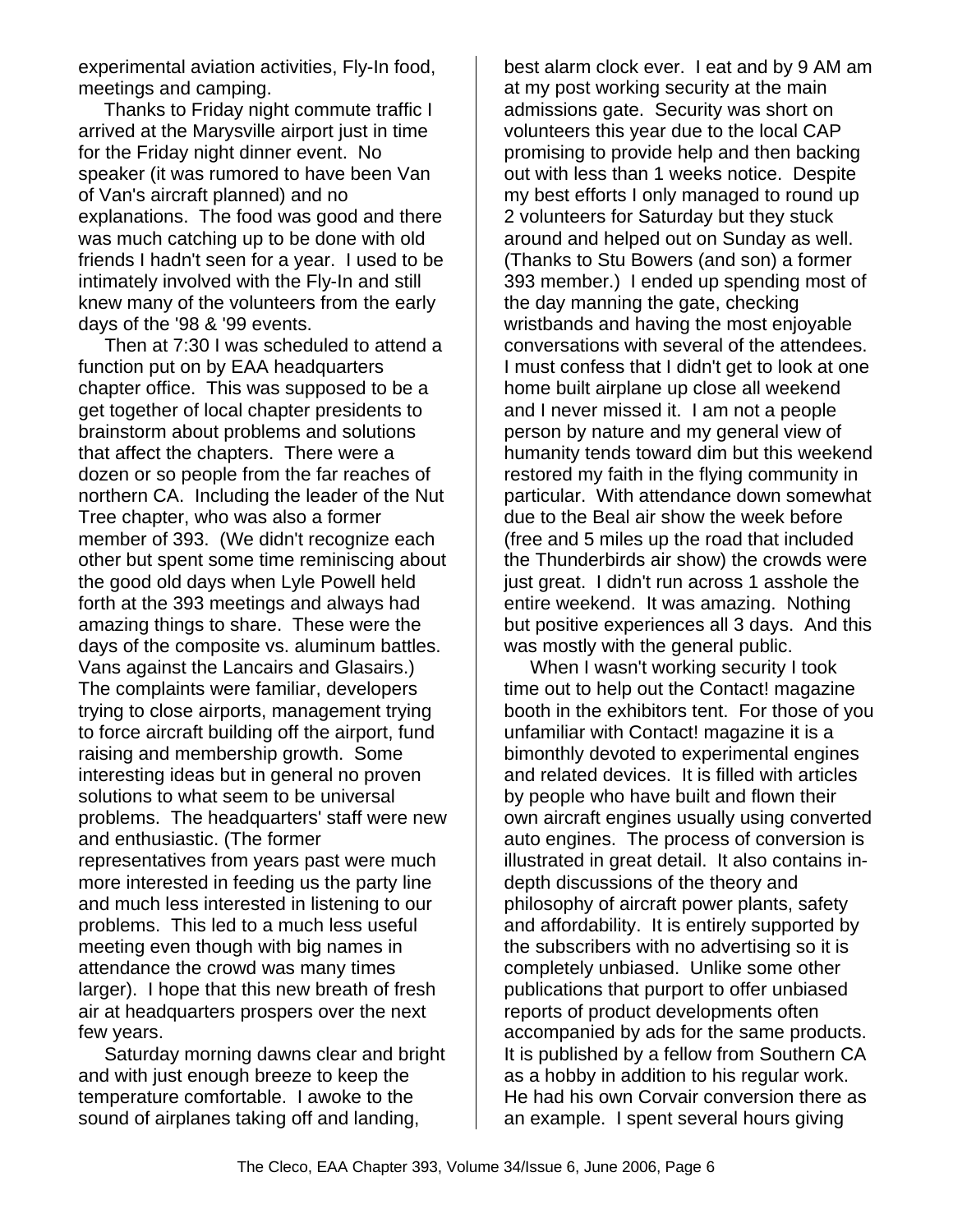recommendations as a satisfied customer of almost 10 years to prospective subscribers.

 Saturday night dinner almost didn't happen. One of my best friends from the old '98/'99 Golden West days was the lady who runs the food service operation. This involves arranging for food venders in the food court and catering the Thursday and Friday sit down dinners. These went off without a hitch as mentioned previously. However when I approached her on Saturday afternoon around 2:30 to find out how things were going she informed me that an unnamed official high up in the organization that had been responsible for arranging the catering of the Saturday night awards dinner had just informed her that the caterer had been a no show and could she please arrange to provide the awards dinner for 60+ people in 4 hours? Well she managed, somehow, to make dinner appear only 15 minutes late and everyone seemed not to notice any problem.

 The awards presentation was another matter. Same unnamed official presented the awards with nothing more than pictures of the winners on his computer (list of winners lost at last minute and no one had a copy). Also, no PA system.

 The speaker was a U-2 pilot who spent the better part of 2 hours giving in extraordinary detail the accounts of his 20 year career flying the "most difficult" airplane in the USAF fleet and the only tail dragger as well.

 This was the first year that our own Tracy Peters has not been involved with the Fly-In. For the past several years he has provided the leadership as Fly-In chairman for Golden West. This year, however he took some much deserved time off to get married and honeymoon (in Greece). Unfortunately, Golden West really suffered the loss. Things that have happened seamlessly in the past were nonexistent or poor efforts at best. The good news was nobody seemed to notice. People showed up in planes and cars, food was consumed, airplanes flew, exhibitors showed off their products, money changed hands and people enjoyed

themselves to a large extent. In general the show was a mess and everybody had a great time so go figure. The new fly-In chairman is a great guy and survived what must evidently have been a very steep learning curve and I expect that next year will be much closer to the seamless show that they usually put on.

 So in retrospect, I didn't see any of the planes I expected to. I didn't get to talk to any builders that had finished their projects and flown them in. I didn't attend any workshops or forums to learn about aspects of aircraft building. I didn't get to go flying. But I had what might be the best time ever at a Golden West Fly-In.

Not exactly what I expected.

**The Experimental Aircraft Association Chapter 393 of Concord, CA** P.O. Box 272725 Concord, CA 94527-2725

Web page: http://www.eaa393.org/ Email: nle@eaa393.org (with a copy to webmaster@eaa393.org please)

Officers for 2006-2007 President: Ken McKenzie pres@eaa393.org 925 283 3119 Vice President: Scot Stambaugh veep@eaa393.org 925 962 0255 Secty/Treas Louis Goodell secty@eaa393.org 925 682 4198 Newsletter Ed. Bob Rudolph (Acting Harvard Holmes) webmaster@eaa393.org 510 526 5347 Board Chairman Peter Degl'Innocenti cob@eaa393.org 925 756 6172 Tech. Counselor Rick Lambert tc@eaa393.org 925 689 3799 Young Eagles **Pat Peters** yec@eaa393.org 925 930 6447 Photographer Tom Howard photog@eaa393.org 925 933 6015 Membership Bob Belshe members@eaa393.org 925 376 7677 Webmaster **Harvard Holmes** webmaster@eaa393.org 510 526 5347